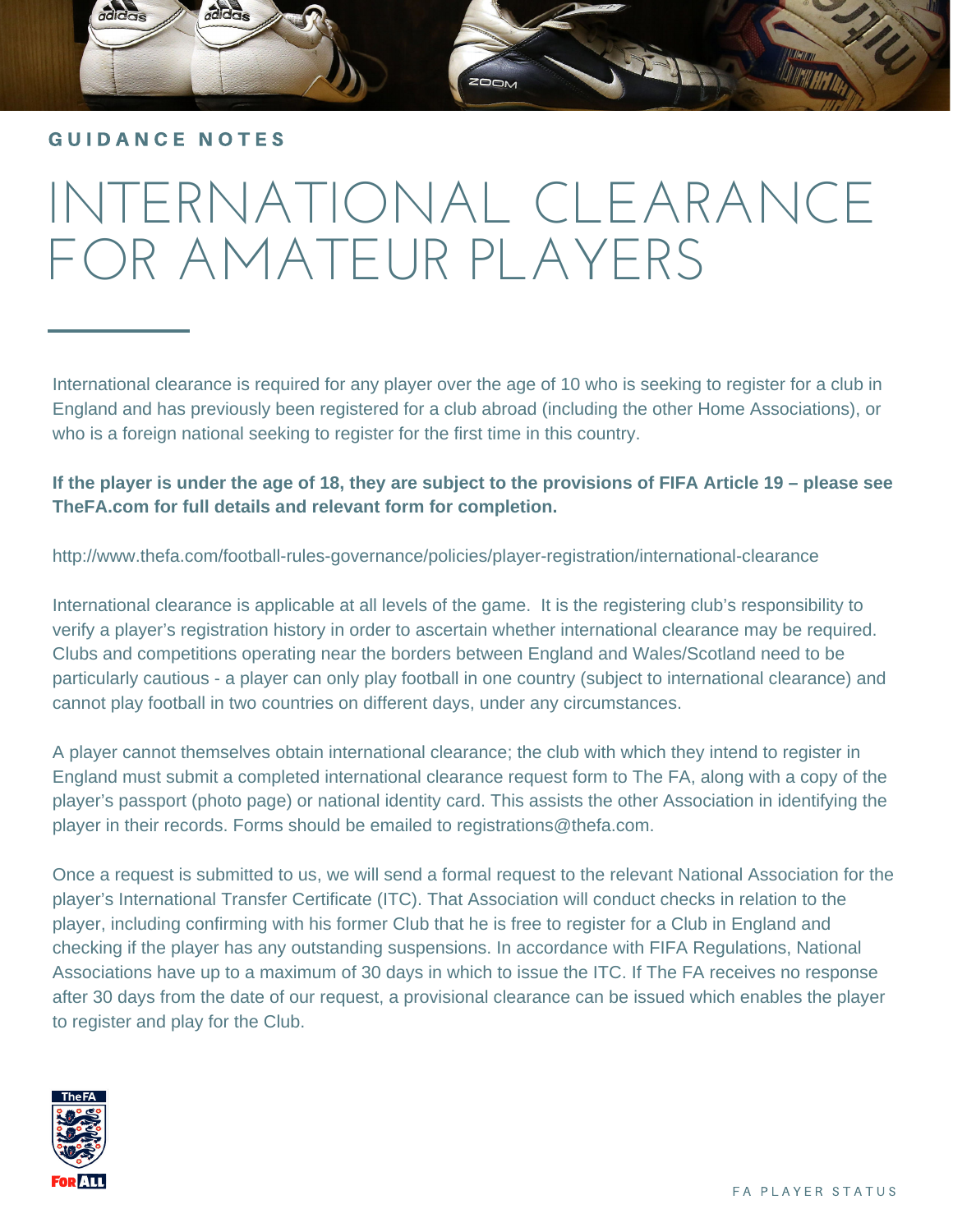

All requests made by Clubs will be acknowledged by the Player Status department. As soon as any correspondence is received from the other Association in relation to the player, or the ITC is issued, we will contact the requesting Club immediately. Therefore Clubs are asked not to call to follow up on their requests. A Player cannot register and play for a Club until international clearance has been confirmed to the Club by The FA Player Status department. Once clearance is received, a player is able to register and play for any club in England and this process does not need to be repeated each season, unless the player subsequently plays abroad again.

Players may train or play in 'behind closed doors' friendly matches without international clearance. However, in these circumstances, the club should have the permission of the player's former club and confirmation that the player is not under suspension.

Players who are registering as professionals are required to follow a different process, and the ITC request must be made through the FIFA TMS system. If this is the case, please contact the Player Status department who will advise you.

FIFA Regulations on the Status and Transfer of Players are published on The FA website.

#### **Non-EU players**

All Clubs are advised to satisfy themselves that all non-EU/EEA players have the necessary credentials to take up offers of employment in England as part of normal procedural/personnel checks. We are advised by the Home Office that any player who is in England on a Tier 4 (Student) visa is not able to play in a professional or semi-professional environment under the terms of that visa. The FA considers this to extend to clubs at Steps 1 – 4 of the National League System. Any Club found to have fielded such players may be liable to a fine of £10,000 per player by the Home Office.

Please seek advice from the Home Office if you would like to clarify your eligibility as a Club to register non EU/EEA players on this basis. Contact details can be found at this link:

https://www.gov.uk/government/organisations/uk-visas-and-immigration.

#### **Contact Details**

The Player Status Department of The Football Association can be contacted via email on registrations@thefa.com